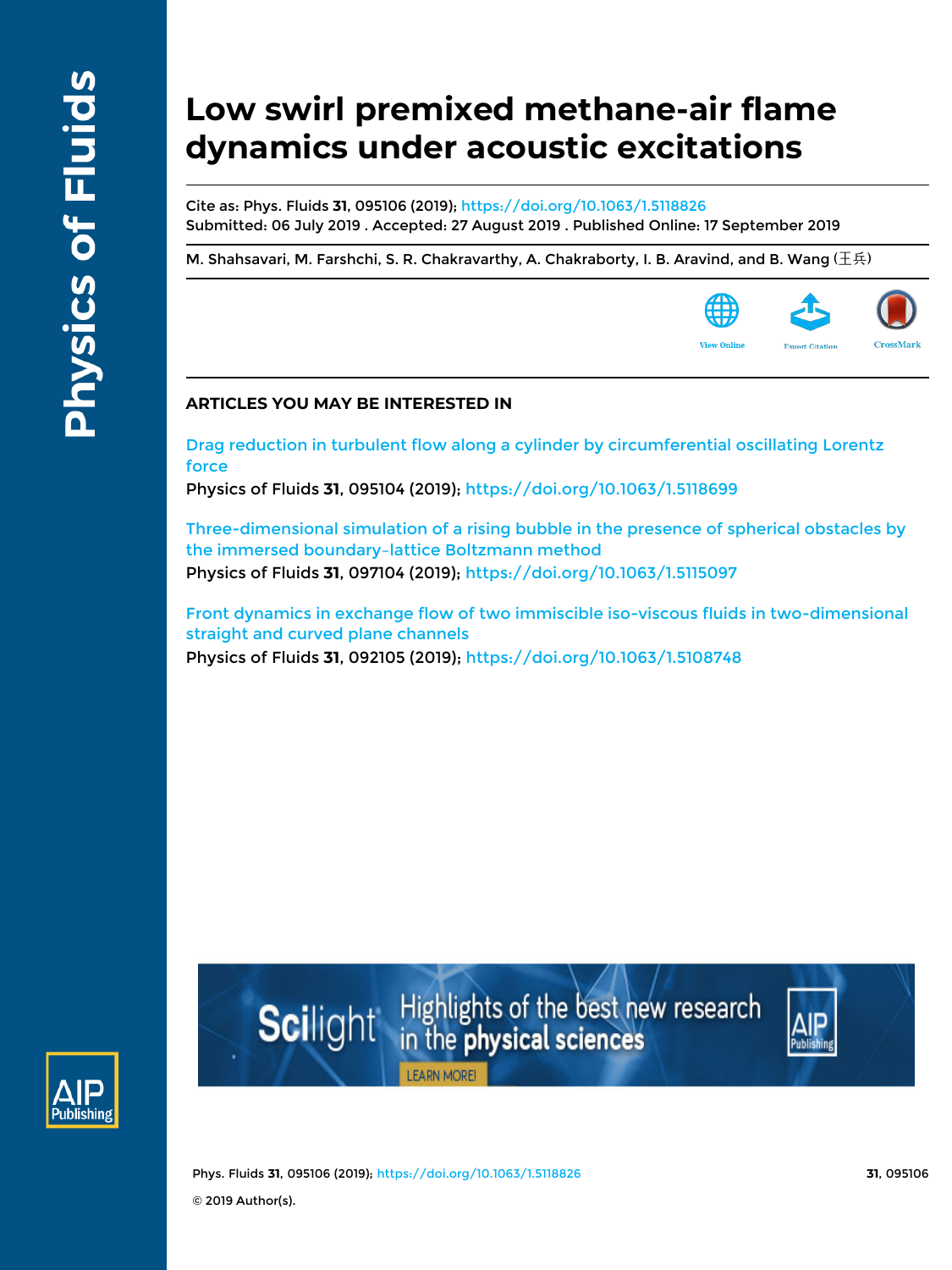# Low swirl premixed methane-air flame dynamics under acoustic excitations  $\blacksquare$

Cite as: Phys. Fluids **31**, 095106 (2019); doi: 10.1063/1.5118826 Submitted: 6 July 2019 • Accepted: 27 August 2019 • Published Online: 17 September 2019



# M. Shahsavari, $^{1,2, a)}$  M. Farshchi, $^1$  S. R. Chakravarthy, $^3$  A. Chakraborty, $^3$  I. B. Aravind, $^3$  and B. Wang (王兵) $^2$

# AFFILIATIONS

**<sup>1</sup>** Department of Aerospace Engineering, Sharif University of Technology, Tehran 1458889694, Iran

**<sup>2</sup>**School of Aerospace Engineering, Tsinghua University, Beijing 100084, China

**<sup>3</sup>**Department of Aerospace Engineering, and National Centre for Combustion Research and Development,

Indian Institute of Technology Madras, Chennai 600036, India

**a)**Author to whom correspondence should be addressed: shahsavari@ae.sharif.ir and shahsavari@mail.tsinghua.edu.cn. Tel.: +86-15510027703.

#### ABSTRACT

In this study, simultaneous particle image velocimetry and planar laser induced fluorescence of hydroxyl radical, chemiluminescence imaging, and hot-wire measurements are utilized to study reacting low swirl flow dynamics under low to high amplitude acoustic excitations. Results show that a temporal weak recirculation zone exists downstream of the flame, which is enlarged in size under acoustic excitations. Investigations show that temporal behaviors of this recirculation zone play a significant role in flame movements and instabilities. As the acoustic wave amplitude increases, the flame lift-off distance changes drastically, resulting in flame instabilities (flashback and blowout) during the excitations. Prior to the flame blowout, although the flame lift-off distance responds periodically to the acoustic perturbations, heat release fluctuations display an aperiodic response. Flame dynamics are further studied by calculated power spectra of acoustic velocity and heat release fluctuations and reconstructed phase portraits of heat release fluctuations. Investigations show that increasing the forcing amplitude results in more deterministic features in the flame dynamics and amplification of the higher harmonic modes in the heat release fluctuations. However, such regular patterns become scattered prior to the flame blowout due to the existence of nonlinearities induced by high amplitude excitations. It is speculated that flame blowout can be a symptom of such nonlinearities. The Rayleigh index is measured to study thermoacoustic couplings. At low amplitude excitations, various coupling patterns occur at the flame. However, such complex patterns are replaced by simple coherent patterns, when the flame is excited by high amplitude acoustic perturbations.

*Published under license by AIP Publishing.* https://doi.org/10.1063/1.5118826.,

## I. INTRODUCTION

Low nitrogen oxides  $(NO<sub>X</sub>)$  combustion devices are highly relevant to meet increasingly stringent emission regulations. Lean premixed low swirl combustion is one of the novel technologies to reduce  $NO<sub>X</sub>$  emissions.<sup>1</sup> The most important benefit of utilizing low swirl technology as compared to other lean premixed methods, viz., high swirl technology, is that in low swirl technology, the premixed flame is stabilized aerodynamically without any recirculating flow motion.<sup>2,3</sup> The lack of strong recirculation zones (RZs) in low swirl flows decreases the residence time of the combustion products in high temperature zone, which in turn reduces  $NO<sub>X</sub>$  emissions.<sup>4</sup> Unfortunately, it is well known that lean premixed combustion is highly susceptible to thermoacoustic instabilities.<sup>5</sup>

Despite valuable concerted community efforts aimed at understanding combustion instabilities, predicting combustion instabilities and the key physical processes controlling the instabilities have been the subjects of growing attention to prevent or tackle catastrophic problems caused by combustion instabilities in combustors.<sup>5–9</sup> Such instabilities are compounded in low swirl combustion by the fact that low swirl flames are stabilized aerodynamically at relatively considerable distances downstream of the burner rim. Low swirl flame stabilization mechanism makes the flame more prone to both vortical and acoustic perturbations, which can increase the likelihood of combustion instabilities.<sup>10</sup> Therefore, identification of low swirl flame dynamic response to acoustic excitations is imperative to make low swirl burners industrially applicable. To such aim, it is usually preferable to study flame response in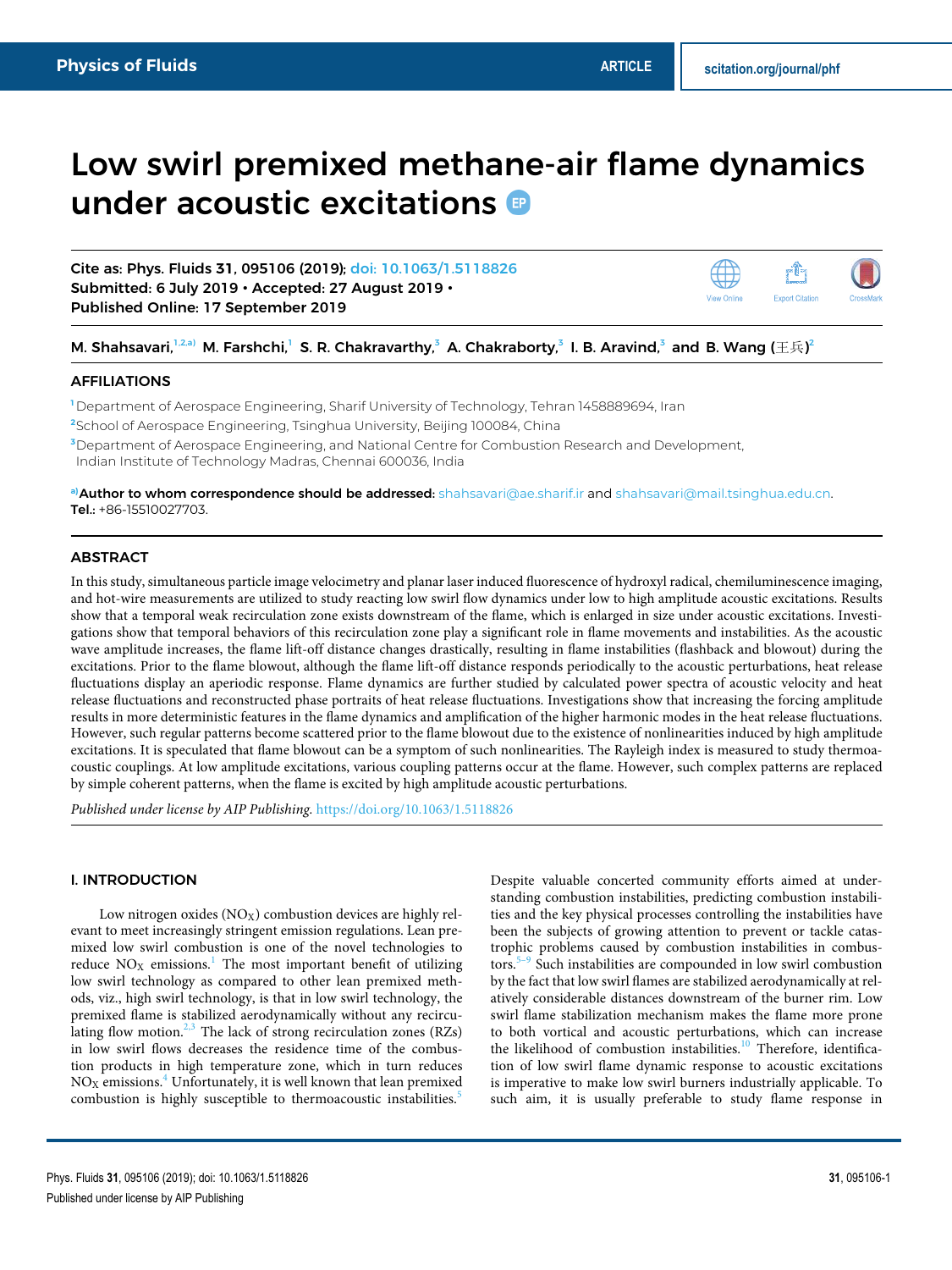an unconfined configuration under external harmonic forcing perturbations.<sup>1</sup>

Kang *et al.*<sup>12</sup> and Huang and Ratner<sup>13</sup> used planar laser induced fluorescence of hydroxyl radical (OH-PLIF) and pressure measurements to evaluate a low swirl flame response and the corresponding Rayleigh criteria. Based on Rayleigh index patterns, it was found that there is a thermoacoustic coupling at the shear layer near the boundary of the low swirl flame under acoustic excitations. The coupling is believed to be a result of shear layer entrainments at the flame boundaries.12,14 Yilmaz *et al.* determined effects of hydrogen addition on methane-air low swirl flame response.<sup>15</sup> They reported that hydrogen addition increases the thermoacoustic coupling. Davis et al. used excited hydroxyl radical (OH<sup>\*</sup>) chemiluminescence and phase-locked particle image velocimetry (PIV) to study self-excited oscillations of a model combustor utilizing a low swirl burner.<sup>16</sup> Investigations were carried out on two flames; a methane-air flame and a methane/hydrogen-air flame. Obtained results showed that the methane/hydrogen blended flame is attached to the burner, while the methane flame is lifted. Results corroborated the main findings of the previous investigations by showing that thermoacoustic couplings increase by hydrogen addition. Ranalli and Ferguson investigated effects of the exhaust gas recirculation on a low swirl flame transfer function using chemiluminescence measurements.<sup>17</sup> They showed that exhaust gas recirculation has no considerable effect on the flame transfer function.<sup>17</sup> Zhang and Ratner studied effects of the elevated pressure on a low swirl flame response.<sup>18</sup> Results showed that at high enough pressure and fluctuation levels, elevated pressure intensifies the pressure fluctuations, if heat release fluctuations are in phase with pressure fluctuations. Bagheri-Sadeghi *et al.* studied effects of acoustic perturbations on low swirl flames using high-speed imaging.<sup>19</sup> Obtained results showed that there are considerable thermoacoustic couplings at the boundary of the low swirl flame, which are believed to be the result of flame-turbulent flow interactions at the shear layers.<sup>19</sup> In addition to the above

experimental investigations, Shahsavari *et al.* utilized large eddy simulations to examine effects of the external excitations on reacting low swirl flow characteristics.<sup>14,20</sup> Numerical investigations showed that external excitations increase the local swirl number upstream of the flame front. Such increases in the swirl number is at maximum value, when the flow is excited at the dominant hydrodynamic frequency of the flow field, which in turn induces a central recirculation zone.<sup>2</sup>

The main objective of the present study is to increase our understanding of reacting low swirl flow dynamics under acoustic excitations, in particular, the influence of acoustic wave amplitudes on the flow and flame dynamics. To such aim, simultaneous PIV and OH-PLIF methods along with OH<sup>∗</sup> chemiluminescence and hot wire measurements are utilized to capture detailed aspects of low swirl flow and flame dynamics under acoustic excitations. The present investigation is organized as follows. Section II of the paper describes the experimental configuration. Section III presents results and discussions. Section IV concludes the paper.

#### II. EXPERIMENTAL CONFIGURATION

The experimental setup used in the present study is schematically shown in Fig. 1. The experiments are performed using a methane-air mixture (with equivalence ratio of 0.62). Compressed air is supplied from a 10 bars compressor facility. Furthermore, research grade methane (99.5% pure) is used for the present investigations. Air and fuel are perfectly premixed in a tube of 1000 mm length and 19 mm diameter upstream of the settling chamber. The air and fuel flow rates are measured using laminar flow elements (with the accuracy of 0.2% of the full scale). The premixed air and fuel mixture is sent from the bottom of the settling chamber. In order to straighten the flow, a honeycomb section with cell size of 5 mm is used at the bottom of the settling chamber. Further downstream of the honeycomb section, 5 layers of mesh screens with size of 1 mm<sup>2</sup> are used to remove large scale turbulence structures. A



**FIG. 1**. Schematic of the experimental setup.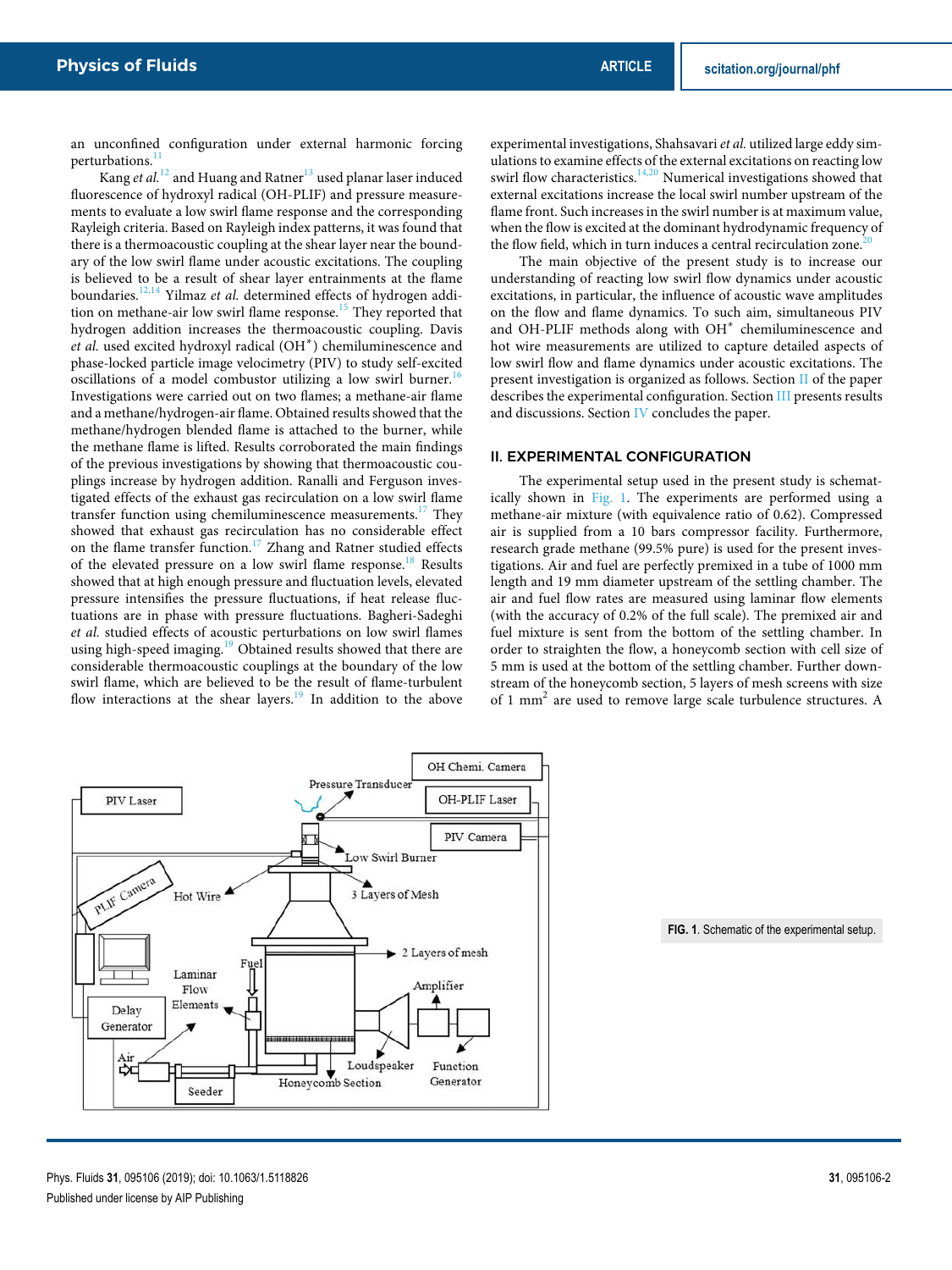vane type low swirl burner used in this investigation is designed based upon the design rules proposed by Cheng *et al.*<sup>21,22</sup> The geometry of the low swirl burner employed in the present study has been described in detail in our previous papers.<sup>10,19</sup> However, a concise description is presented here for completeness. The low swirl burner consists of two sections; center channel and swirl annulus. The inner diameter of the burner and center channel are 40 mm and 28 mm, respectively. The center channel screen has 29 holes of 2.5 mm diameter. The swirler annulus consisted of 9 curved vanes with discharge angle of 37○ , which are attached to the center channel. The burner swirl number is 0.5, which is defined as the axial flux of the angular momentum divided by the axial flux of the axial momentum and the burner diameter.

In order to excite the low swirl flame, a function generator is used to generate harmonic signals. Then, the signals are amplified by an amplifier and are supplied to a loudspeaker placed in the settling chamber. In this paper, high speed OH<sup>\*</sup> chemiluminescence imaging is employed to characterize the transient low swirl flame dynamics under external acoustic excitations. This method uses a high-speed camera with resolution of  $1280 \times 800$ and frame rate of 7000 Hz. The camera is fitted with an intensifier, a 105 mm ultraviolet (UV) lens and a hydroxyl (OH) filter  $(310 \pm 10 \text{ nm})$ . Typically, 9000 images are used to calculate the ensemble averaged results. Moreover, in order to collect the pressure and velocity data a piezo pressure transducer and a hot wire are mounted at the burner outlet and swirler inlet, respectively. The hot wire relative expanded uncertainty comprising of calibrator, linearization related to the curve fitting and ambient temperature and pressure deviations is 3% with a 95% confident interval. Moreover, the piezo pressure transducer relative uncertainty is 2.5%.

In the present study, simultaneous PIV and OH-PLIF measurements are used to obtain velocity and relative OH distributions to study various features of the unexcited and excited low swirl flames. To such aim, two separate systems are used for PIV and OH-PLIF aligned on opposite sides to illuminate a planar region of the reacting flow. Pixel matching is carried out for cameras and the fields-of-view overlapped; the resolution is kept the same across both cameras used for PIV and OH-PLIF measurements. The selected plane crosses the vertical centerline of the low swirl burner. Figure 2 shows the temporal separation of PIV and OH-PLIF laser pulses. In the excited case, both PIV and OH-PLIF techniques are applied in a



phase-locked mode. To such aim, the pressure transducer signal was taken as the reference for triggering the phase-locked measurements. Then, PIV, OH-PLIF and signal generator systems are triggered using a delay generator.

The OH-PLIF system consists of (a) an neodymium-doped yttrium aluminum garnet (Nd:YAG) pulsed laser (with 532 nm, 750 mJ/pulse, repetition rate: 10 Hz) to pump a tunable dye laser (with Rhodamine 590 dye with 30 mJ/pulse) to excite OH radicals at  $\lambda$  = 281.8 nm, (b) a beam steering collimated sheet optic lens (75 mm  $\times$  1 mm), (c) an intensified camera (pixel resolution: 1024  $\times$  1024, maximum frame per second 10 fps) fitted with a 50 mm achromatic UV lens and an OH filter (310  $\pm$  10 nm). The laser pulse energy, bandwidth and duration at the measuring location are 1.5 mJ/pulse, 50 1/mm, 200 ns, respectively. Furthermore, the laser light sheet thickness is 1 mm. In the present study, a set of 600 images was recorded to evaluate ensemble averaged OH-PLIF results.

The 2-component PIV system consists of (a) a Nd:YAG laser (pulse energy: 30 mJ/pulse, repetition rate: 10 Hz), (b) a beam steering divergent sheet optic lens (75 mm  $\times$  1 mm), (c) a Sensicam (pixel resolution:  $1360 \times 1024$ , maximum frame per second 10 fps) fitted with a 50 mm lens and a bandpass filter (532  $\pm$  10 nm). Dry 1–5  $\mu$ m sized aluminum oxide  $(AL_2O_3)$  particles are used to seed the flow. The Stokes drag coefficient for such particles in reacting flows is approximately  $0.01^{23,24}$  Therefore, the particles follow the flow motions with acceptable accuracy.<sup>25</sup> In the present study, the PIV field of view is 93 mm  $\times$  116 mm. Furthermore, the PIV interframing time and laser light sheet thickness are chosen to be, respectively, 19 *μ*s and 1 mm to freeze the out of plane motion of the particles. It is well known that PIV measurement bias errors are negligible for a particle image diameter to pixel resolution ratio greater than  $4.^{26}$  In the present study, the above ratio is 8 and the bias errors are negligible. Another error associated with PIV measurement is the velocity uncertainty. In order to calculate such uncertainty, first, uncertainty of particle displacement should be evaluated. Previous investigations showed that the displacement uncertainty of the particles is usually 5% of the particle diameter. $27$  Accordingly, in the present study, the velocity uncertainty is 2.6 mm/s based on the displacement uncertainty (0.05 mm) and the PIV interframe time ( $\Delta t = 19 \,\mu s$ ). In the present study, a cross correlation algorithm with adaptive multi grid method applied in DaVis 8.3.0 software are used to calculate the velocity field from the recorded images. In the present study, a set of 600 image pairs was recorded to evaluate ensemble averaged velocity results.

#### III. RESULTS AND DISCUSSIONS

This section is divided into two parts on low swirl flame dynamics. Section III A presents unexcited reacting low swirl flow features using simultaneous PIV and OH-PLIF methods. Next, Sec. III B, discussions are presented on the reacting low swirl flow dynamics under acoustic excitations using OH<sup>\*</sup> chemiluminescence and hotwire anemometry along with simultaneous PIV and OH-PLIF methods.

#### A. Unexcited low swirl flame

Figures  $3(a)$  and  $3(b)$  show instantaneous distributions of the seeding particles used in PIV measurements and spatial distribution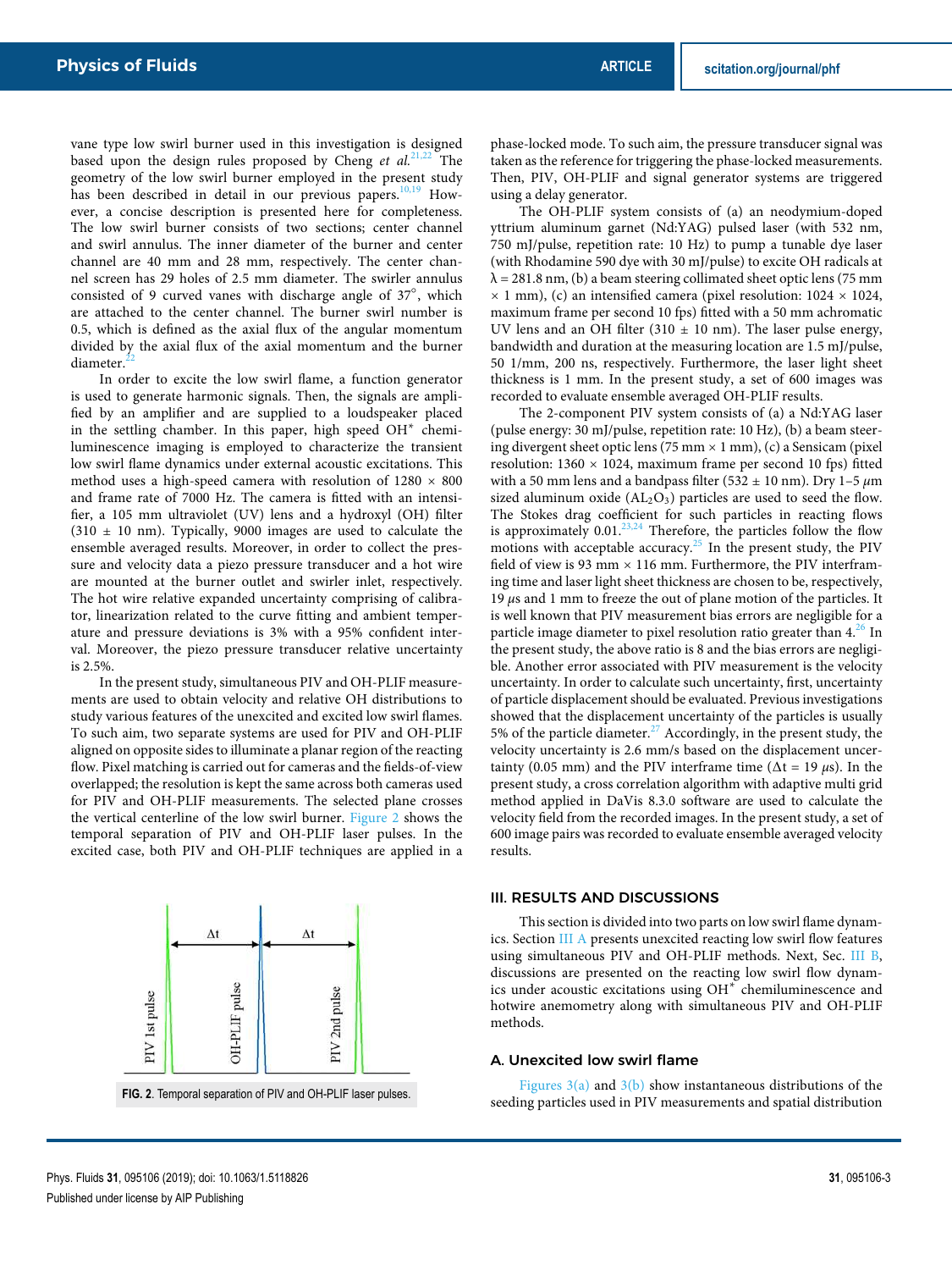



of OH radical obtained from OH-PLIF in the low swirl flame, respectively. Comparison of these two figures shows that drastic density gradient of the seeding particles is a manifestation of the flame position. In order to study low swirl flame structures and stabilization mechanisms, boundary of the flame is superimposed on the spatial distribution of the axial velocity [Figs.  $3(c)$  and  $3(d)$ ]. Here, the flame boundary is marked using OH-PLIF data (at OH intensity =  $0.3 \times$ maximum OH intensity). Furthermore, in Figs.  $3(c)$  and  $3(d)$ , the white lines show the boundary of regions with negative axial velocity. This criterion is used to discern recirculation zones and vortexes. Figures  $3(b)$  and  $3(c)$  show that the low swirl flame is bowl shaped with the maximum OH radical at the central region, where the local flow axial velocity is relatively low. The bowl shaped flame generated by the present burner is similar to the previously reported low swirl flames.<sup>2,3,28,29</sup> Besides the bowl shape flame, the present premixed flame exhibits different shapes due to the complex turbulent motions induced by various physical phenomena dominating the low swirl flow field. Previous investigations showed that largescale motions instantaneously wrinkle the flame front and form a W-shaped flame.<sup>30–32</sup> Present experimental investigations reveal that the same W-shaped flame can instantaneously appear at the central region of the swirling jet. Figure  $3(d)$  shows that the off-central parts of the flame front propagate upstream through the low velocity regions initiated by hydrodynamic instabilities at the shear layers, while the central part of the flame is dragged further downstream by a high-velocity structure. Figure  $3(e)$  shows that a recirculation zone (RZ) (white lines) exists downstream of the flame front. Such recirculation zone appears temporally at  $Z/D > 1$ . Figure 4 presents the ensemble averaged low swirl flow field using (a) simultaneous PIV and OH-PLIF and (b) OH<sup>∗</sup> chemiluminescence methods. Results



**FIG. 4**. Ensemble averaged low swirl flame features using (a) simultaneous axial velocity distribution from PIV and flame boundary (solid line) from OH-PLIF and (b) OH<sup>∗</sup> chemiluminescence.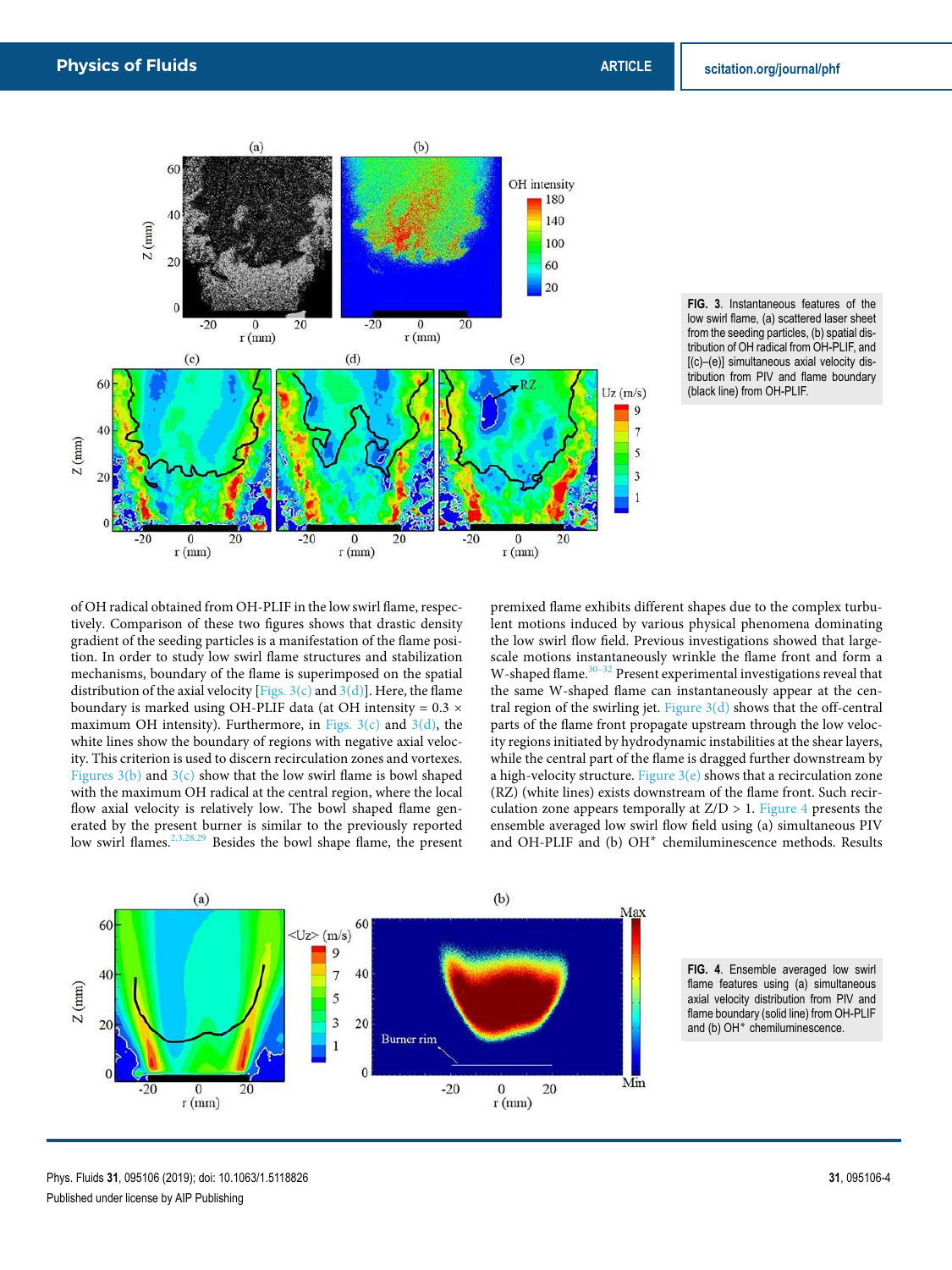reveal that the overall shape of the low swirl flame is bowl shape and the ensemble averaged flow field is devoid of any recirculation zone. Previous numerical simulations of the reacting low swirl flow generated by the burner developed at Lund University showed the same temporal recirculation zone downstream of the flame front.<sup>3</sup>

# B. Low swirl flame under acoustic excitations

Low swirl burners are developed to be utilized in various combustion devices, namely, gas turbines, boilers and furnaces.<sup>4,22</sup> However, thermoacoustic instability is one of the main issue of concern in low swirl combustion, since the low swirl flame is lifted and is highly prone to disturbances. Therefore, it is mandatory to study reacting low swirl flow dynamics in acoustically driven environments with various forcing frequencies and amplitudes. It is known that low or intermediate frequency thermoacoustic instabilities are highly important to make near lean blow out flames applicable in large combustion devices (e.g., boilers). $34$  In this study, relatively low frequency acoustic waves are chosen to study effects of acoustic perturbation amplitude on lean premixed low swirl flame dynamics. The selected forcing frequencies are in the range of frequencies utilized in previous investigations.<sup>12,15</sup> The objective of the present section is to address effects of the acoustic wave amplitude on low swirl flame and flow dynamics aim in understanding both linear and nonlinear responses of the flame to acoustic excitations. To such aim, it is necessary first to study effects of acoustic contents of the experimental setup on the acoustic waves generated by the loudspeaker to choose appropriate forcing frequencies  $(f_0)$  and amplitudes (A). In order to delineate effects of the settling chamber and contractions geometry (Fig. 1) on the generated acoustic waves, the wave equation for sound waves in a lossless medium is solved. To such aim, it is assumed that the pressure wave  $p'$  is a time harmonic wave as

$$
p(\vec{x},t) = p(\vec{x})e^{i\omega t},
$$
 (1)

where  $\omega = 2\pi f$  is the angular frequency. Using such assumptions, the three-dimensional wave equation yields the Helmholtz equation as follows:

$$
\nabla \cdot \left( -\frac{1}{\rho} \nabla p \right) - \frac{\omega^2 p}{\rho c^2} = 0, \tag{2}
$$

where  $\rho$  is density and c is speed of sound. The Helmholtz equation is solved using a finite element method using fourth order spectral elements. The computational domain is meshed using triangular elements. The maximum element size is set equal to  $c/(60f_{\text{max}})$ . The inlet boundary condition is placed at the speaker outlet, through which incoming plane waves are imposed at various frequencies. Moreover, the inlet boundary condition also involves an outgoing radiating wave. The outlet boundary condition of the computational domain is placed at the burner outlet, which is prescribed by an outgoing radiating plane wave boundary condition. A sound hard boundary condition is used at walls.

Figure 5 plots outgoing acoustic power at the burner outlet normalized by the incoming acoustic power at the inlet boundary condition at various forcing frequencies. The incoming and outgoing acoustic powers are defined as follows:

$$
\Gamma_{in} = \int \frac{p_0^2}{2\rho c} dA, \qquad (3)
$$



$$
\Gamma_{out} = \int \frac{p^2}{2\rho c} dA, \tag{4}
$$

where  $p_0$  is the amplitude of the incoming pressure wave at the inlet boundary condition.

The result shows that the ratio of the acoustic power of the outgoing waves to the incoming waves is at the maximum value, when the experimental setup is forced by acoustic waves at forcing frequencies of  $50 < f_0$  (Hz)  $< 57$ . This finding indicates that, at such forcing frequencies, the maximum energy of the acoustic waves transmits through this experimental setup. However, the acoustic power decreases at the burner outlet as the forcing frequency increases. The same reduction in the acoustic power at the burner outlet occurs at very low forcing frequencies ( $f_0 < 50$  Hz). Figure 5 reveals that the acoustic excitations at 50 Hz have the most vigorous effects on the low swirl flame. This finding collaborates the high speed OH<sup>∗</sup> chemiluminescence imaging results presented in the following parts of the paper.

In the present study, investigations were carried out to select the acoustic wave characteristics in a way to achieve the desire forcing amplitudes at the burner outlet to study linear and nonlinear responses of the low swirl flame to the acoustic disturbance. However, investigations showed that adjusting the input voltage of the loudspeaker with the amplifier at a constant forcing frequency is not enough to generate acoustic waves with low to high amplitudes at the burner outlet. Therefore, instead of changing the input voltage of the loudspeaker to adjust the acoustic power, inspired by Fig. 5, the frequency of the acoustic wave is adjusted slightly to achieve the desired acoustic power to study effects of the acoustic excitation amplitude on the reacting low swirl flow dynamics. In the following parts of the paper forcing frequencies of 50, 65, 80 Hz, for which amplitude of the acoustic waves at the burner outlet is, respectively, high, medium, and low are chosen to study effects of acoustic excitations on the reacting low swirl flow dynamics. However, it is well known that amplitude of the loudspeaker response changes drastically below a specific frequency due to the resonance. Here, in order to make sure that loudspeaker response curve is flat at the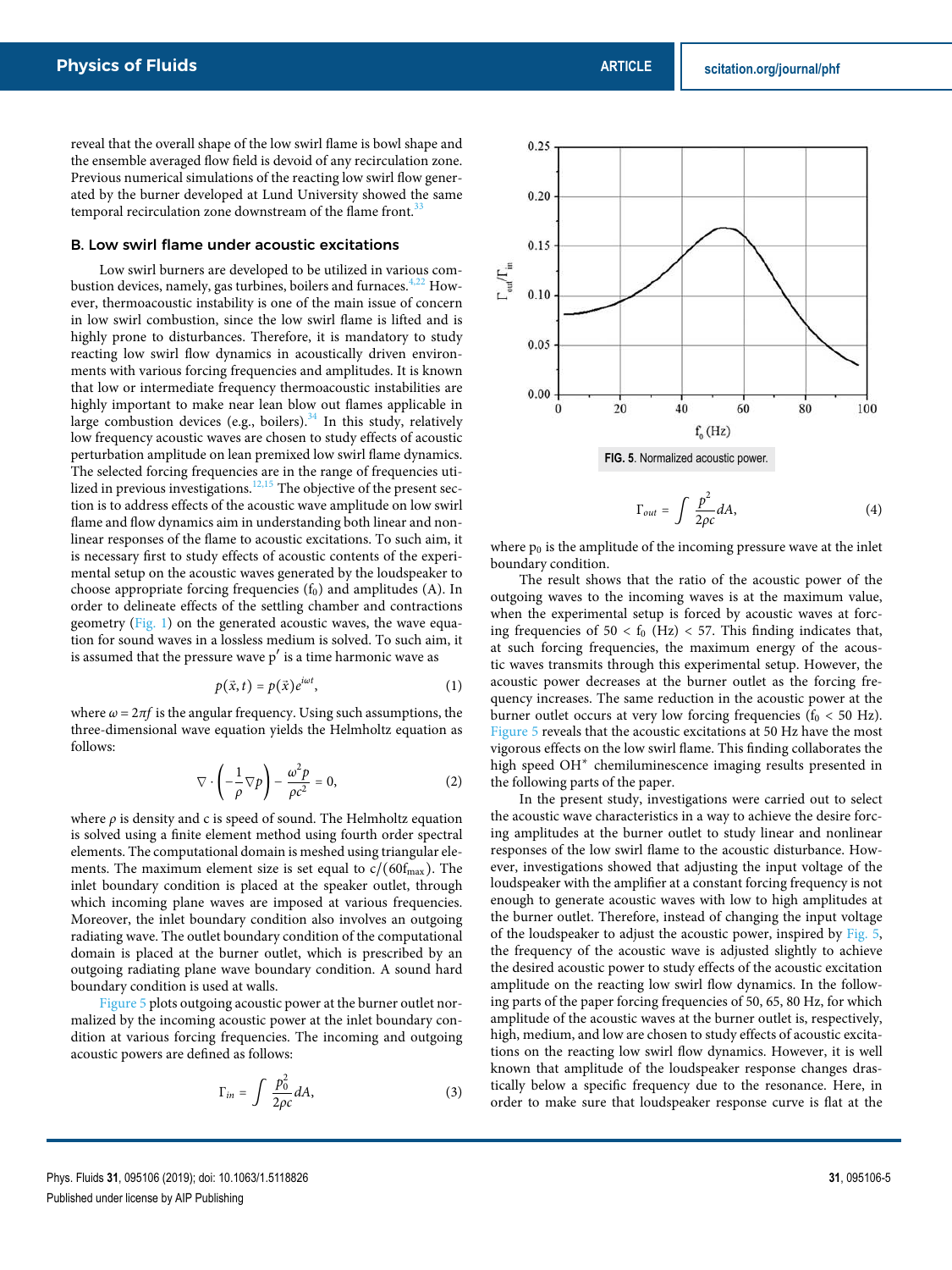selected forcing frequencies, the loudspeaker is subjected to several tests to evaluate the speaker response at low forcing frequencies. To such aim, a pressure sensor was located at a fixed distance in front of the speaker. Then, sinusoidal waves were generated by the signal generator at low frequencies with constant amplitude. For the sake of brevity, such investigations are not presented here. Studies indicated that the acoustic wave amplitude is constant  $(p'/p_{\text{Mean}})$ = 0.045%) at all forcing frequencies considered here. In another word, the loudspeaker response curve is flat at the selected forcing frequencies.

Based on Fig.  $4(b)$ , the length of the flame is approximately 34 mm. Accordingly, by considering the sound speed in the combusted methane/air mixture at equivalence ratio of 0.62 to be 823.3 m/s, the forcing acoustic wavelengths at forcing frequencies of 50, 65, and 80 Hz are respectively, 471, 362, and 294 times larger than the flame length. Therefore, all parts of the flame sense approximately the same pressure level at a single phase of the excitations. In the present paper, the velocity perturbations are measured using the hot wire located upstream of the swirler. The location of the hot wire is chosen to make sure that this intrusive measurement device has no effect on the flame and flow dynamics and to protect the instrument from flame flashback. Based on the burner dimensions and flame position [Fig.  $4(b)$ ], the axial distance between the hot-wire location and the flame front is 108 mm. Therefore, there is a phase difference between the recorded velocity fluctuations and the ones perturbing the flame. Considering the sound propagation speed in the fresh reactants to be 347.2 m/s, such phase differences are 9°, 7.3°, and 5.6° for the selected forcing frequencies of 80, 65, and 50 Hz, respectively, which are considered in the data postprocessing. It should be mentioned that the Helmholtz frequency of the present settling chamber is 26 Hz. Therefore, all the selected forcing frequencies (50, 65, and 80 Hz) are higher than the Helmholtz frequency, which means that there are acoustic waves (both standing and traveling) in the experimental setup at all the selected forcing frequencies.

Figure 6 plots time traces of heat release and velocity fluctuations of the excited low swirl flame at  $f_0 = 50$ , 65, 80 Hz during the acoustic excitations, acquired by high speed OH<sup>∗</sup> chemiluminescence imaging, and hot wire anemometry, respectively. Since the acoustic wave amplitude is high at the burner outlet in some cases, first, the experiments were performed for more than 60 s in each case to make sure that there is no transitioning regime in the data. Then, data are collected for 3 s to calculate ensemble averaged heat release and velocity and corresponding fluctuations. Here, heat release in each time instance is calculated by integrating OH<sup>\*</sup> signal through the whole field of the view in the chemiluminescence imaging. Then, this set of data is used to calculate mean heat release and heat release fluctuations. Finally, heat release and velocity fluctuations are normalized by the ensemble averaged heat release and velocity of the unexcited reacting low swirl flow, respectively. Furthermore, the flame lift-off distance from the burner rim measured using OH<sup>∗</sup> chemiluminescence data is also plotted in Fig. 6, which is normalized by the lift-off distance of the ensemble averaged unexcited flame. The flame lift-off distance is the minimum distance between the flame front and the burner outlet. Time traces of the velocity show that the amplitudes of the acoustic waves are approximately 50%, 20%, and 10% of the mean flow velocity at the forcing frequencies of 50, 65, and 80 Hz, respectively. These results collaborate the main findings of Fig. 5.

Figure 6 shows that both heat release fluctuations and the flame lift-off distance respond periodically to the sinusoidal velocity perturbations induced by the acoustic excitations at all selected forcing conditions. At low ( $f = 80$  Hz and  $A = 10\%$ ) and medium  $(f = 65$  Hz and A = 20%) forcing amplitudes, although the flame liftoff distance oscillates under acoustic excitations, the flame remains lifted during the excitations. Figure 6(a) shows that the low swirl flame flashes back into the burner at high amplitude excitations  $(f = 50$  Hz and A = 50%) at phase angles of  $270^{\circ} - 360^{\circ}$ . However, since there is no optical access available inside the burner to discern the flame location, the negative value of the normalized flame lift-off



**FIG. 6**. Time traces of the normalized heat release and velocity fluctuations and the flame lift-off distance for the low swirl flame under (a) high amplitude  $(A = 50\%$  and  $f_0 = 50$  Hz), (b) medium amplitude (A = 20%  $f_0 = 65$  Hz), and (c) low amplitude (A = 10% and  $f_0$  = 80 Hz) acoustic excitations.

Phys. Fluids **31**, 095106 (2019); doi: 10.1063/1.5118826 **31**, 095106-6 Published under license by AIP Publishing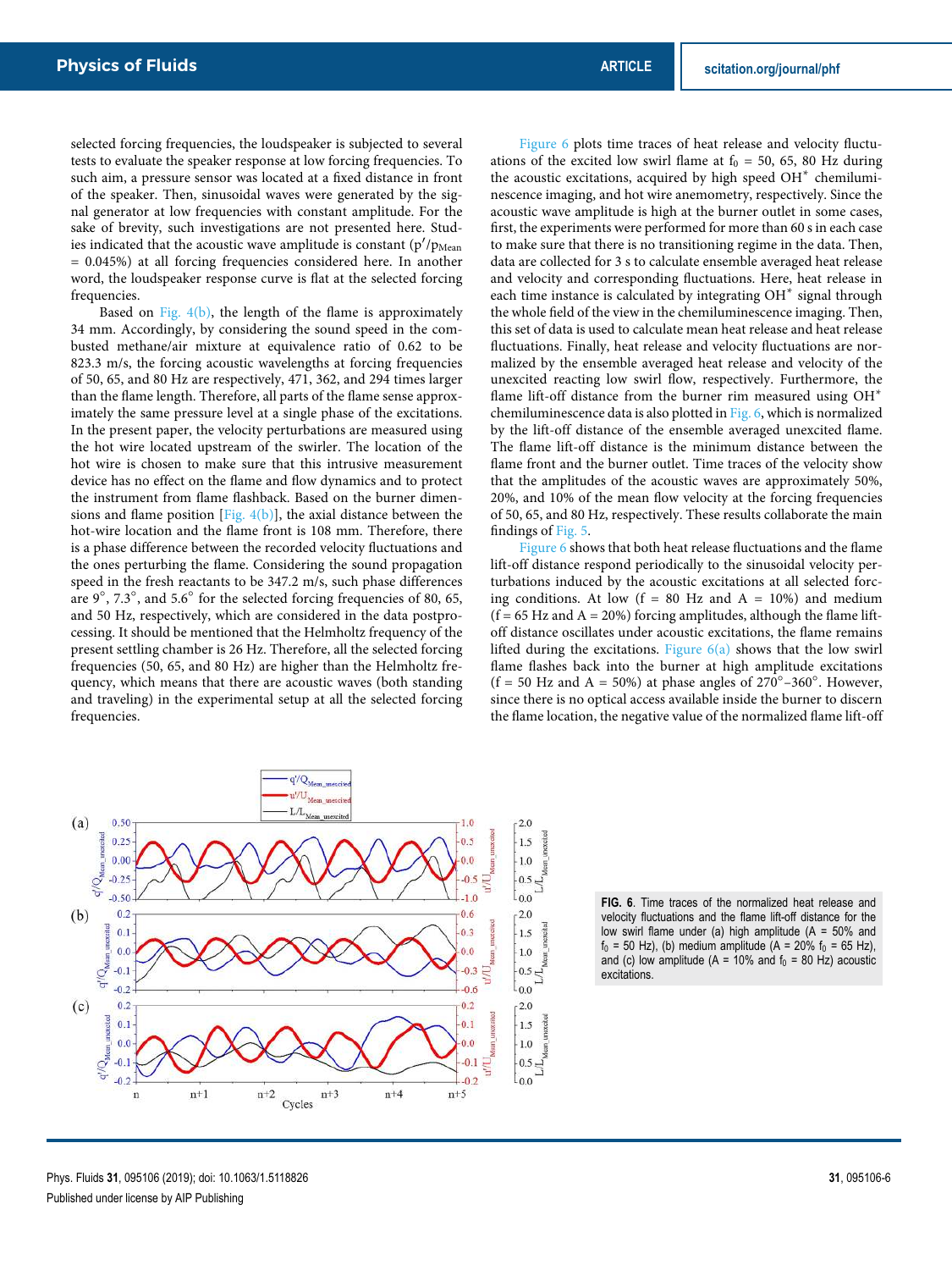

**FIG. 7**. Temporal OH<sup>\*</sup> distribution of the low swirl flame under low amplitude acoustic excitations (A = 10%) colored by the local Rayleigh index.

distance, which indicates the location of the flame inside the burner, is not shown in Fig. 6. Time traces of the flame lift-off distance also show that L/L<sub>Mean\_unexcited</sub> is usually less than 1 in all the excited cases, which implies that the flame lift-off distance decreases under acoustic excitations.

Figure 6 also shows that phase differences between velocity fluctuations and heat release fluctuations and flame lift-off distance are not constant during the excitations. However, here, the ensemble averaged values of such phase differences are calculated using data over 150 cycles of the excitations. Results show that heat release fluctuations have 152°, 154°, and 186° phase differences with the velocity perturbations at the forcing frequencies of 50, 65, and 80 Hz, respectively. Furthermore, the phase differences between the lift-off distance and forcing acoustic waves are 102°, 103°, and 100° for the excited cases at 50, 65, and 80 Hz, respectively.

Figures 7 and 8 show evolution of the low swirl flame over one cycle of acoustic excitations at low and medium amplitudes excitations, respectively, using high speed OH<sup>\*</sup> chemiluminescence imaging. The location of the burner rim is shown for the reference. In an attempt to quantify the thermoacoustic couplings, the flame is colored by local Rayleigh index, which is calculated using $\frac{3}{5}$ 

$$
R_f = \int_0^1 \frac{p'q'}{p_{rms}\overline{q}} d\xi, \qquad (5)
$$

where  $p'$  is pressure fluctuation,  $q'$  is heat release fluctuation,  $p_{\rm rms}$  is root mean square of pressure and  $\bar{q}$  is mean heat release. The positive value of Rayleigh index indicates an acoustically driving region, where the energy feeds back to the acoustic perturbations, while the negative value shows an acoustically dampening region.

Figure 7 shows that the flame shape under low amplitude acoustic excitations is approximately bowl shape at all the forcing phases. However, the flame lift-off distance slightly changes under acoustic excitations. Spatial distribution of Rayleigh index shows that the thermoacoustic coupling is positive at the base of the flame at the phase angles of  $0^{\circ}-90^{\circ}$ . However, as the phase angle increases, the base of the flame experiences both acoustically damping and driving processes. Further downstream of the flame base, the Rayleigh index is usually negative at the center of the flame at the phase angles of  $0^{\circ}$  – 180 $^{\circ}$ . However, at the negative amplitude half of the acoustic perturbations the center of the flame experiences both damping and driving processes. Results also indicate that Rayleigh index can be both negative and positive at the boundary of the flame at all the forcing phases.

Figure 8 shows that the flame shape is highly phase dependent under medium amplitude acoustic excitations. The lifted flame is bowl shaped at phase angle of 0°. As the excitation phase increases, the central parts of the flame gradually move downstream, while the off-central parts propagate upstream. Combination of these movements results in more flat type flame. Then, at the negative amplitude



FIG. 8. Temporal OH<sup>∗</sup> distribution of the low swirl flame under medium amplitude acoustic excitations (A = 20%) colored by the local Rayleigh index.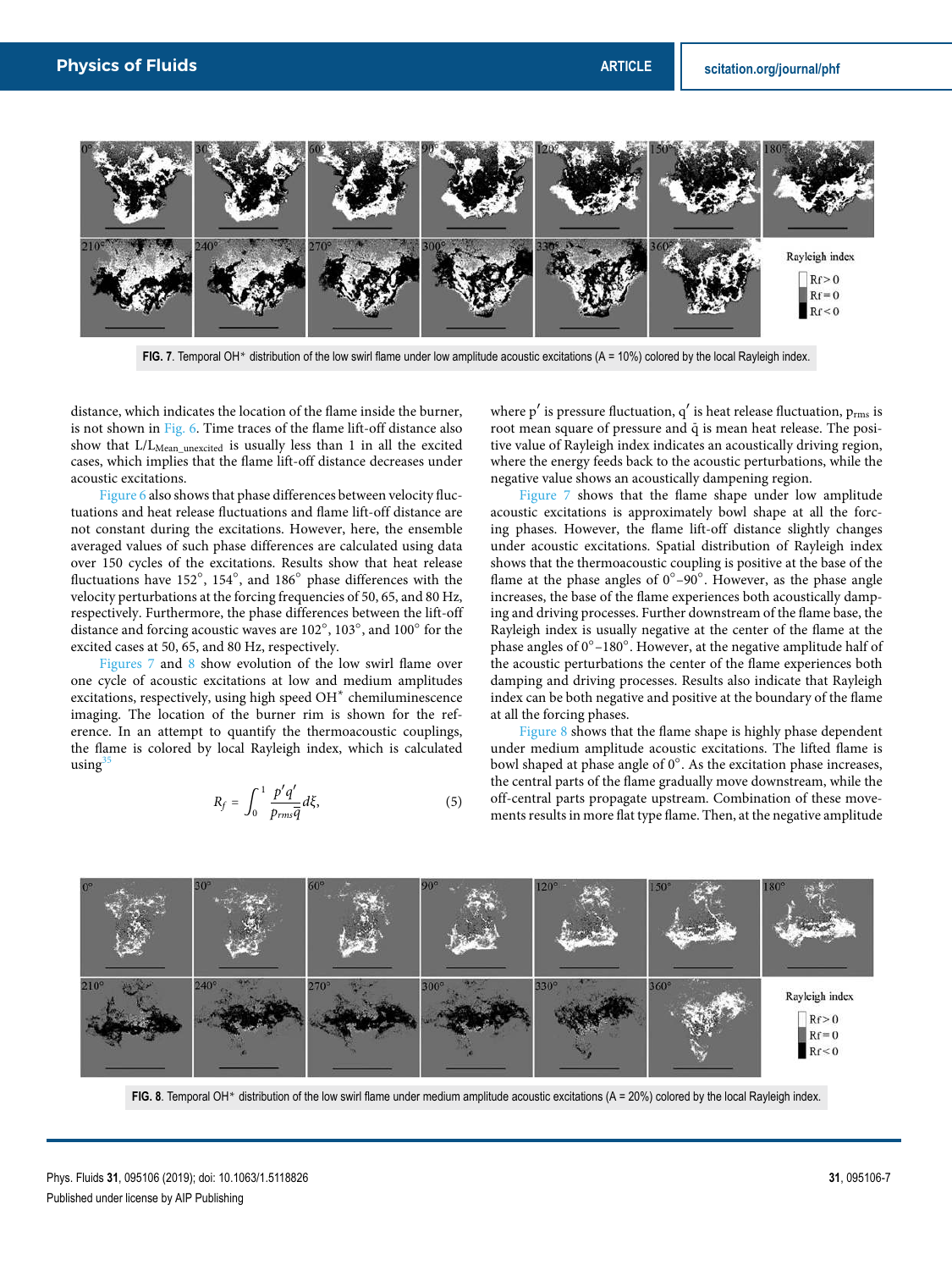half of the acoustic excitations, some parts of the flame propagate upstream from the central region, until the flame resumes its original bowl shape at the phase angle of 360○ . Results also show that the low swirl flame is compact in the axial direction at phase angles of 150°-300°, while it is dispersed at other phases. Spatial distribution of Rayleigh index shows that the acoustically driving mechanism occurs at the positive amplitude half of the acoustic excitations, while at the negative amplitude half of the perturbations almost whole parts of the flame act as a damping mechanism.

To get a better insight into the low swirl flame and flow responses to the acoustic excitations, Fig. 9 shows spatial distributions of instantaneous and ensemble averaged axial velocity and flame boundary using simultaneous PIV and OH-PLIF methods for the low swirl flame under the medium amplitude acoustic excitations. It should be mentioned that the instantaneous results are extracted from different cycles of the excitations. However, all acquired phase-locked data approximately show similar flow and flame features. Instantaneous results show that the annular swirling jet is more coherent at phase angles of 0° and 90° as compared to the phase angles of 180<sup>°</sup> and 270<sup>°</sup>, which indicates that the annular jet experiences more vigorous instabilities at the negative amplitude half of the harmonic excitations. Moreover, ensemble-averaged results show that the annular swirling jet has much higher velocity at the positive amplitude half of the harmonic excitations. Here, isolines of zero axial velocity (white lines) are used to discern boundaries of the recirculation zone and vortex structures. Comparison of Figs. 9 and 3 shows that the recirculation zone is stronger in the excited flame as compared to the unexcited low swirl flame. However, ensemble averaged phase-locked results  $[Fig. 9(b)]$  reveal that the recirculation zone diminishes at all phases except phase angle of 270°. Based on these results, external excitations induce much stronger recirculation zone downstream of the flame front as compared to the unexcited case. Such changes in the flow features alter the flame shape. Figure 9 shows that as the recirculation zone moves downstream, the flame flattens. The flame movements observed in Fig. 8 are due to the existence of the temporal recirculation zone induced by the acoustic excitations. Present investigations show that unlike high swirl combustion in which recirculation zone has no direct effect on the flame response to the forcing,<sup>36</sup> recirculation zone dynamics under acoustic excitations play a significant role in inducing flame movements in low swirl combustion.

Figure 10 shows the flame evolution over a cycle of the high amplitude acoustic excitations ( $A = 50\%$ ). The overall flame evolution and movements are similar to the excited case under medium amplitude acoustic excitations (Fig. 8). Figure 10 shows that the flame becomes completely flat type at phase angles of 30°–90°. Then, as the phase angle increases, the flame gradually flashes back into the burner due to a similar temporal recirculation zone observed in Fig. 9. Finally, the flame propagates out of the burner at phase angles of  $\theta > 0^{\circ}$  and reaches its original lifted state. Spatial distribution of Rayleigh index shows similar pattern as the one observed in the flame under medium amplitude excitations. Almost all parts of the flame act as a driving mechanism at the phase angles of  $0^{\circ}$ -180 $^{\circ}$ , while they act as a damping mechanism for the acoustic energy at phase angles of  $180^\circ - 360^\circ$ . Comparison of Figs. 7, 8, and 10 reveals that, at each phase of the acoustic excitations, all parts of the flame experience a coherent thermoacoustic coupling pattern under medium and high forcing amplitudes, while at low forcing amplitudes various thermoacoustic coupling patterns occur in the flame. Obviously, all above coupling patterns are phase dependent.

Present study shows that acoustic excitations with high forcing amplitudes sometimes induce flame blowout. Figure 11 shows flame evolution over a cycle of the excitations prior to the flame blowout. Similar to the other excited cases (Figs.  $8$  and  $10$ ), the flame flattens at positive amplitude half of the excitations. Moreover, the flame breaks down into smaller segments as the phase angle increases. Figure 11 shows that the dispersed regions of heat release in the



**FIG. 9**. (a) Instantaneous and (b) ensemble averaged axial velocity distributions and low swirl flame positions under medium amplitude acoustic excitations (A = 20%).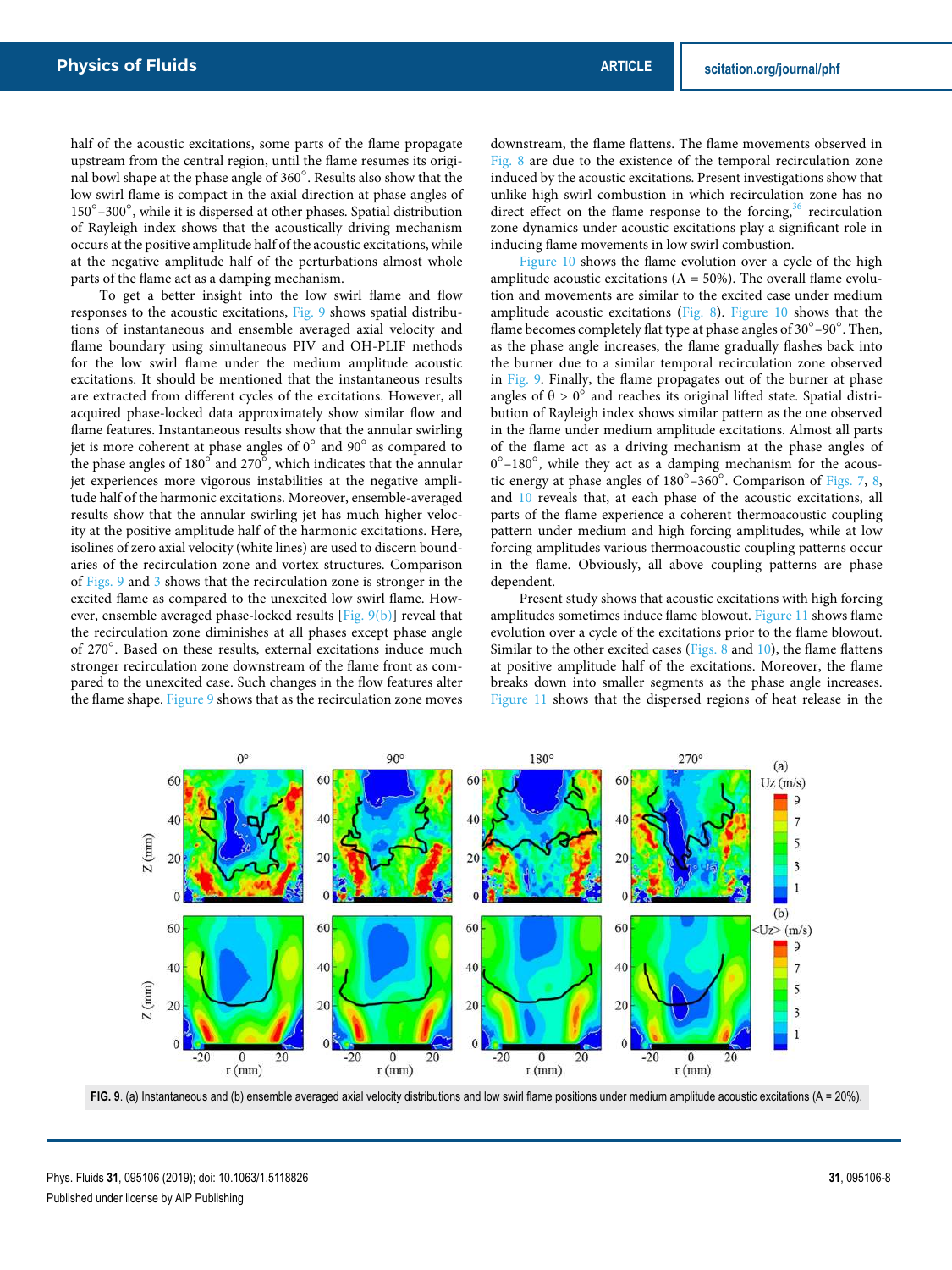



**FIG. 11**. Temporal OH<sup>∗</sup> distribution of the low swirl flame under high amplitude acoustic excitations (A = 50%, ended up in blowout) during the blowout.

excited flame cannot be reorganized to form the compact flame again as the phase angle increases. Therefore, the coupling of the acoustic excitations and the flame dynamics diminishes at such conditions. This is in contrast to the results presented in Fig. 10, in which the flat flame is reorganized to form the flashed back and then stable flames again. In order to explain the key parameter initiating the flame blowout, the excited low swirl dynamics are considered in the following parts of the paper.

Figure  $12(a)$  plots normalized heat release fluctuations and the flame lift-off distance over the last 30 cycles of the excitations, before flame blowout, for the flame under high amplitude acoustic perturbations. The zoom-in data [highlighted region in Fig.  $12(a)$ ] during five cycles of excitations are also presented in Fig. 12(b) to show details of the response of the flame to the acoustic perturbations. Results show that the flame lift-off distance responds periodically to the acoustic excitations. Here, the averaged phase difference between



**FIG. 12**. Time traces of normalized heat release and velocity fluctuations and the flame lift-off distance for the low swirl flame under high amplitude acoustic excitations ( $A = 50\%$ , ended up in blowout).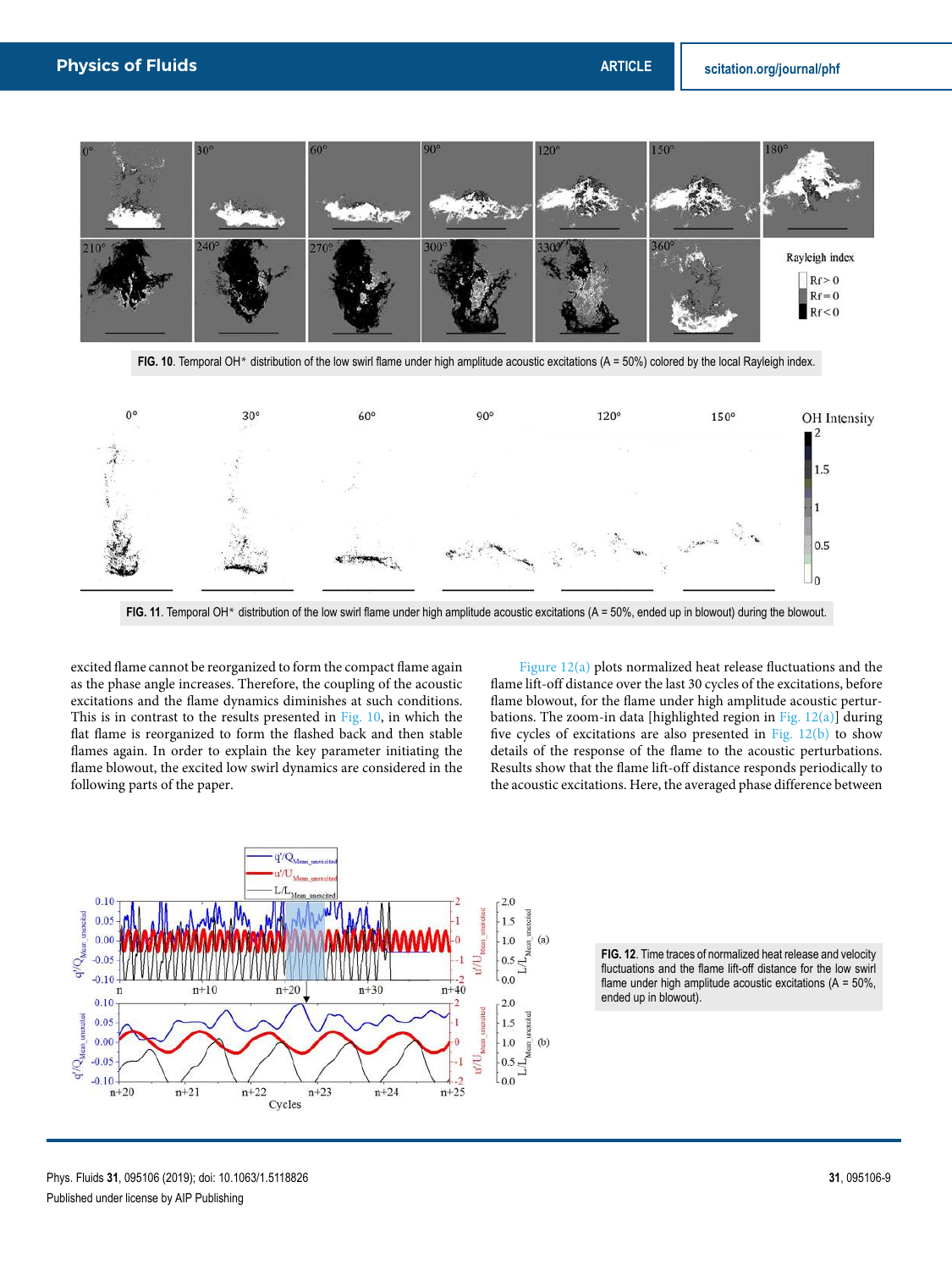the lift-off distance and forcing acoustic waves is 85○ . Such phase difference is smaller than the corresponding phase difference in the flame under high amplitude acoustic excitations, which is not ended up in blowout.

Figure 12 also shows that heat release fluctuations do not respond periodically to the acoustic excitations prior to blowout, while, as it is already shown in Fig. 6, for the excited cases without flame blowout, the trends are periodic. These findings show that heat release responds aperiodic to the sinusoidal acoustic excitations prior to the flame blowout, while the overall flame movement is sinusoidal. Therefore, the precursor event of the flame blowout induced by the acoustic excitations consists of aperiodic heat release fluctuations.

Although heat release fluctuations show aperiodic features under high amplitude acoustic excitations, prior to the flame blowout, there are deterministic features in the results. In an attempt to find such features, Figs.  $13(a)$  and  $13(b)$  plot power spectra of acoustic velocity and heat release fluctuations for the excited cases. To such aim, velocity data are extracted upstream of the swirler using the hot wire. Furthermore, using OH<sup>\*</sup> chemiluminescence images, heat release fluctuations are calculated by integrating OH<sup>∗</sup> intensity throughout the images. Here, the frequency and power are normalized by the forcing frequency and maximum power in each case, respectively. Power spectra of the velocity fluctuations show that there is a higher harmonic mode of  $2f_0$  in the FFT of velocity fluctuation data for the flame under high amplitude excitations  $(A = 50\%)$ . However, power of such harmonic is much lower than the power of the forcing wave  $(f_0)$ . Power spectrum of heat release

fluctuations of the flame under high amplitude acoustic excitations  $(A = 50\%)$  shows that the harmonic in velocity fluctuations induces a much stronger harmonic in heat release fluctuations. The same phenomenon can be observed in power spectrum of heat release fluctuations of the flame under high amplitude acoustic excitations, which ended up in flame blowout ( $A = 50\%$  - Blowout). Results indicate that acoustic excitations at the high amplitude condition induce heat release fluctuations with dominant frequencies of  $f_0$ , 1.14 $f_0$ , 2 $f_0$ , and  $3f_0$  Hz. Interestingly, heat release fluctuations are stronger at  $2f_0$  as compared to  $f_0$ . High amplitude acoustic excitations induce nonlinear features in flame dynamics, which lead to amplification of higher harmonics in heat release fluctuations.

In order to further characterize dynamics of the low swirl flame under acoustic excitations, time-delay embedded theorem proposed by Takens<sup>37</sup> is used here to study heat release fluctuations in the higher dimensional phase space. To such aim, the optimum value of time delay ( $\tau = 1.4$  ms) and minimum value of embedding dimension  $(d = 7)$  utilized in the model are calculated based on average mutual information $38$  and method of false nearest neighbors,<sup>39</sup> respectively. Figure 13(c) shows the reconstructed phase portraits of heat release fluctuations for the excited low swirl flames. Obtained results show that the phase portraits are more regular and have oval (or ear) shape for the flame under high amplitude acoustic excitations ( $A = 50\%$ ). Reducing the forcing amplitude to 20% or 10% results in more scattered oval feature. Such scattered trajectories in the excited cases with  $A = 10\%$  or 20% are due to the variations of heat release fluctuation amplitude during various cycles of the excitations. These findings are in-line with previous



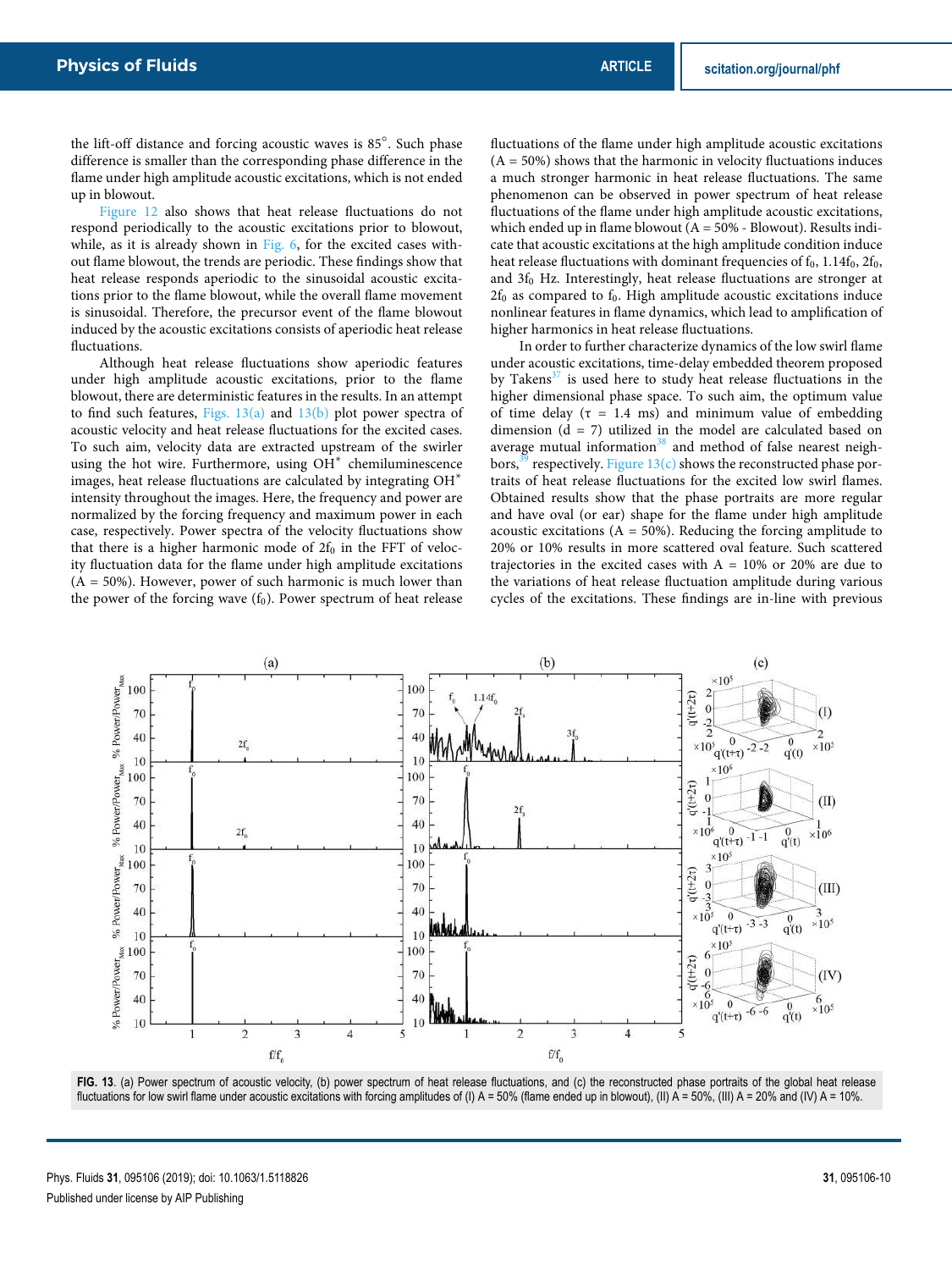investigations of Pawar *et al.* on reacting wakes by showing that increasing the forcing amplitude results in more deterministic features in heat release fluctuations.<sup>40</sup> However, further increases of the forcing amplitude result in similar scattered patterns as the one observed in the flame under low amplitude acoustic perturbations. The scatter of the trajectory in this case is due to other frequency contents of the heat release fluctuations, especially the rich harmonic contents observed in Fig. 13(b), induced by nonlinearities generated by the high amplitude acoustic excitations.

Flame blowout can be a symptom of such nonlinearity. This physical phenomenon is somewhat analogous to the energy transfer in turbulent flows. It is well known that as the kinetic energy of a turbulent flow increases, energy is transferred from large scale structures to the small scale structures. In the present case, high amplitude acoustic excitations transfer a large amount of the acoustic energy to the turbulent reacting flow. In such conditions, it seems that the combustion field cannot handle the energy. Therefore, a noticeable amount of the energy is transferred to the higher harmonics of the perturbations. In this way, the combustion flow field can handle the energy by transferring the acoustic energy to the higher modes of the heat release fluctuations. As a result, the flame responds aperiodic to the excitations, which finally results in incapability of the flame to reorganize itself from the dispersed flame (Fig. 11), which is followed by the flame blowout. Figure 13 also shows that heat release fluctuations respond linearly to the acoustic excitations at low  $(A = 10\%)$  and medium amplitude  $(A = 20\%)$ conditions.

#### IV. CONCLUSIONS

Low swirl stabilization is a novel dry low NOx mode to stabilize lean premixed flames. However, this combustion mode is highly prone to acoustic perturbations, since the premixed flame stabilized by the low swirl flow is lifted and detached from the burner. The main objective of the present investigation is to utilize simultaneous PIV and OH-PLIF methods along with OH<sup>\*</sup> chemiluminescence and hot-wire measurements to evaluate key effects of acoustic perturbations on a lean premixed low swirl flame.

Low swirl flame response to low to intermediate amplitude acoustic perturbations showed that both heat release fluctuations and the flame lift-off distance respond periodically to the acoustic perturbations. As the forcing amplitude increases, the flame lift-off distance changes drastically insofar as the flame flashes back or blows out during the excitations. Such drastic flame movements are due to a relatively strong recirculation zone induced by acoustic excitations. Phase portraits results showed that increasing the acoustic wave amplitude results in more deterministic features in the flame response, if the flame does not blowout due to the excitations. The data obtained prior to the flame blowout showed that the heat release fluctuations have a highly nondeterministic aperiodic response to the perturbations, while the flame lift-off distance responds periodically to the perturbations. The present investigations showed that high amplitude acoustic excitations induce nonlinear features in the flame dynamics, which lead to amplification of higher harmonics in heat release fluctuations. Flame blowout can be a symptom of such nonlinearity.

In an attempt to further study the low swirl flame dynamics under acoustic excitations, the Rayleigh index was calculated at

various phases of the acoustic excitations. Obtained results revealed that, at low amplitude acoustic excitations, the base of the flame acts as an acoustically driving region at the phase angles of  $0^{\circ}$ -90°, while at such phase angles, the damping process occurs at the center of the flame. However, as the phase angle increases, the center and base of the flame experiences both damping and driving processes. Results also showed that the boundary of the flame experiences both damping and driving processes at all phases of the low amplitude acoustic excitations. However, at medium and high amplitude acoustic excitations, the acoustically driving mechanism occurs through almost the whole flame regions at the positive amplitude half of the acoustic perturbations, while at the negative amplitude half of the perturbations, almost all parts of the flame act as a damper for the acoustic energy.

#### ACKNOWLEDGMENTS

The current investigations have been carried out at the National Center for Combustion Research and Development (NCCRD), Indian Institute of Technology Madras (IITM).

#### REFERENCES

<sup>1</sup> S. M. Correa, "Review of  $NO<sub>X</sub>$  formation under gas turbine conditions," Combust. Sci. Technol. **87**, 329–362 (1993).

 $2R$ . K. Cheng, "Velocity and scalar characteristics of premixed turbulent flames stabilized by weak swirl," Combust. Flame **101**, 1–14 (1995).

<sup>3</sup>D. T. Yegian and R. K. Cheng, "Development of a lean premixed low-swirl burner for low NO<sup>X</sup> practical applications," Combust. Sci. Technol. **139**, 207–227 (1998).

<sup>4</sup>M. R. Johnson, D. Littlejohn, W. A. Nazeer, K. O. Smith, and R. K. Cheng, "A comparison of the flow fields and emissions of high-swirl injectors and low-swirl injectors for lean premixed gas turbines," Proc. Combust. Inst. **30**, 2867–2874 (2005).

<sup>5</sup>T. Lieuwen, H. Torres, C. Johnson, and B. T. Zinn, "A mechanism of combustion instability in lean premixed gas turbine combustors," J. Eng. Gas Turbines Power **123**, 182–189 (2001).

 $\rm ^6M.$  Bauerheim, F. Nicoud, and T. Poinsot, "Progress in analytical methods to predict and control azimuthal combustion instability modes in annular chambers," Phys. Fluids **28**, 021303-1–021303-27 (2016).

<sup>7</sup>V. V. Pulikkottil and R. I. Sujith, "Acoustic-hydrodynamic-flame coupling-a new perspective for zero and low Mach number flows," Phys. Fluids **29**, 046102-1– 046102-7 (2017).

<sup>8</sup>S. R. Chakravarthy, R. Sampath, and V. Ramanan, "Dynamics and diagnostics of flame-acoustic interactions: A review," Combust. Sci. Technol. **189**, 395–437 (2017).

9 B. Zhang, M. Shahsavari, Z. Rao, S. Yang, and B. Wang, "Contributions of hydrodynamic features of a swirling flow to thermoacoustic instabilities in a lean premixed swirl stabilized combustor," Phys. Fluids **31**, 075106-1–075106-11 (2019).

<sup>10</sup>M. Shahsavari, I. B. Aravind, S. R. Chakravarthy, and M. Farshchi, "Experimental study of lean premixed low swirl flame under acoustic excitations," in International Symposium: Thermoacoustic Instabilities in Gas Turbines and Rocket Engines: Industry Meets Academia, 2016, paper GTRE 029.

<sup>11</sup>D. Durox, T. Schuller, and S. Candel, "Combustion dynamics of inverted conical flames," Proc. Combust. Inst. **30**, 1717–1724 (2005).

<sup>12</sup>D. M. Kang, F. E. C. Culick, and A. Ratner, "Combustion dynamics of a lowswirl combustor," Combust. Flame **151**, 412–425 (2007).

<sup>13</sup>Y. Huang and A. Ratner, "Experimental investigation of thermoacoustic coupling for low-swirl lean premixed flames," J. Propul. Power **25**, 365–373 (2009).

<sup>14</sup>M. Shahsavari, M. Farshchi, B. Wang, and D. Zhao, "Response of a low swirl premixed flame to acoustic perturbations," in 27th International Colloquium on the Dynamics of Explosions and Reactive Systems, 2019, paper 143.